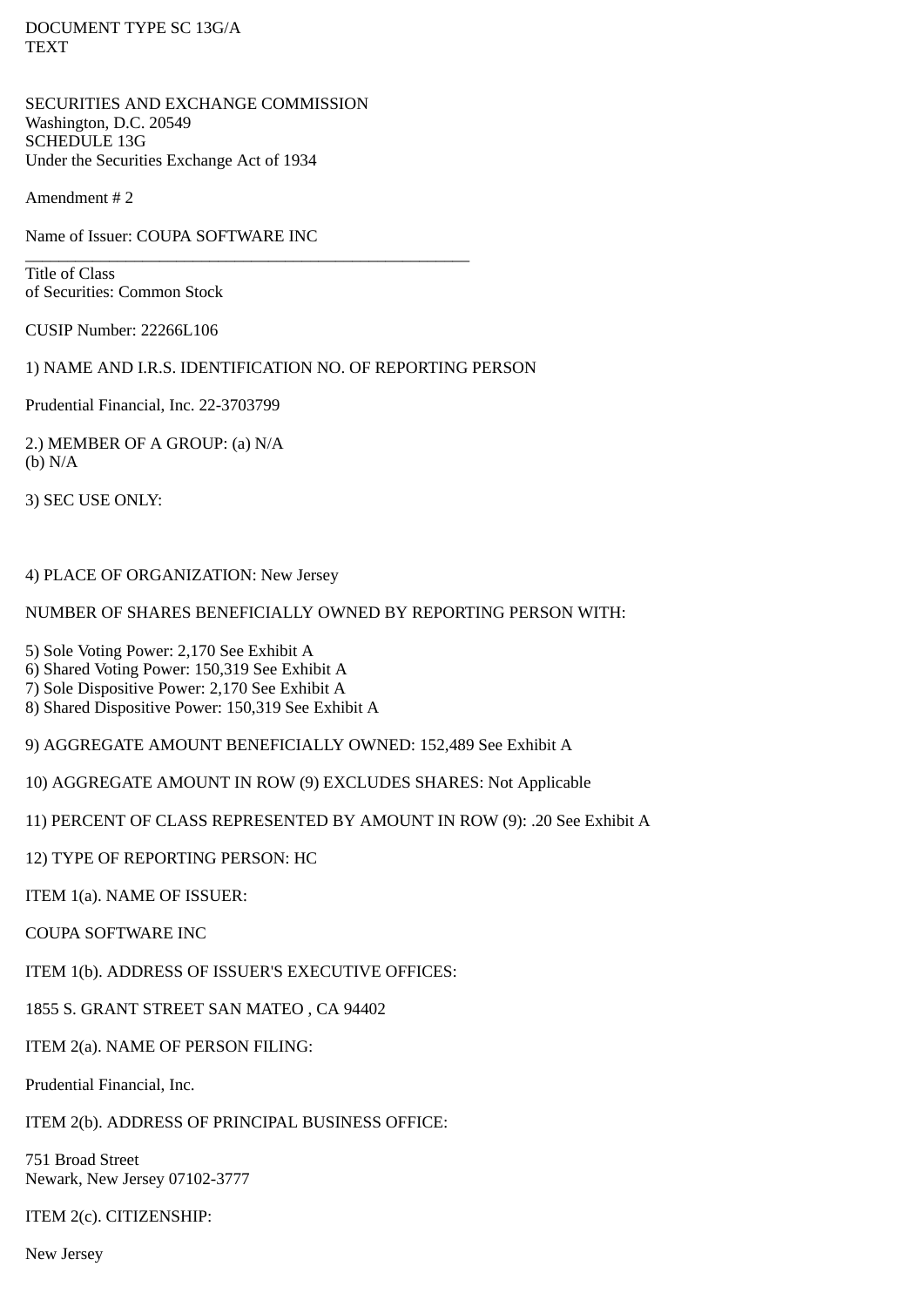ITEM 2(d). TITLE OF CLASS OF SECURITIES:

Common Stock

ITEM 2(e). CUSIP NUMBER:

22266L106

ITEM 3. The Person filing this statement is a Parent Holding Company as defined in Section 240.13d-1(b)(1)(ii)(G) of the Securities Exchange Act of 1934.

ITEM 4. OWNERSHIP:

(a) Number of Shares Beneficially Owned: 152,489 See Exhibit A

(b) Percent of Class: .20

(c) Powers No. Of Shares ----------- -------------------- Sole power to vote or 2,170 See Exhibit A to direct the vote Shared power to vote or 150,319 See Exhibit A to direct the vote Sole power to dispose or 2,170 See Exhibit A to direct disposition Shared power to dispose 150,319 See Exhibit A or to direct disposition

### ITEM 5. OWNERSHIP OF 5% OR LESS OF A CLASS:

Prudential Financial, Inc. through its beneficial ownership of the Item 7 listed entities has ceased to be deemed the beneficial owner of more than 5% of the outstanding Common Stock of this issuer.

ITEM 6. OWNERSHIP OF MORE THAN 5% ON BEHALF OF ANOTHER PERSON:

Not Applicable

ITEM 7. IDENTIFICATION AND CLASSIFICATION OF THE SUBSIDIARY WHICH ACQUIRED THE SECURITY BEING REPORTED ON BY THE ULTIMATE PARENT COMPANY:

See Exhibit A

ITEM 8. IDENTIFICATION AND CLASSIFICATION OF MEMBERS OF THE GROUP:

Not Applicable

ITEM 9. NOTICE OF DISSOLUTION OF GROUP:

Not Applicable

ITEM 10. CERTIFICATION:

By signing below, Prudential Financial, Inc. certifies that, to the best of its knowledge and belief, the securities referred to above were acquired and are held in the ordinary course of business and were not acquired and are not held for the purpose of or with the effect of changing or influencing the control of the issuer of the securities and were not acquired